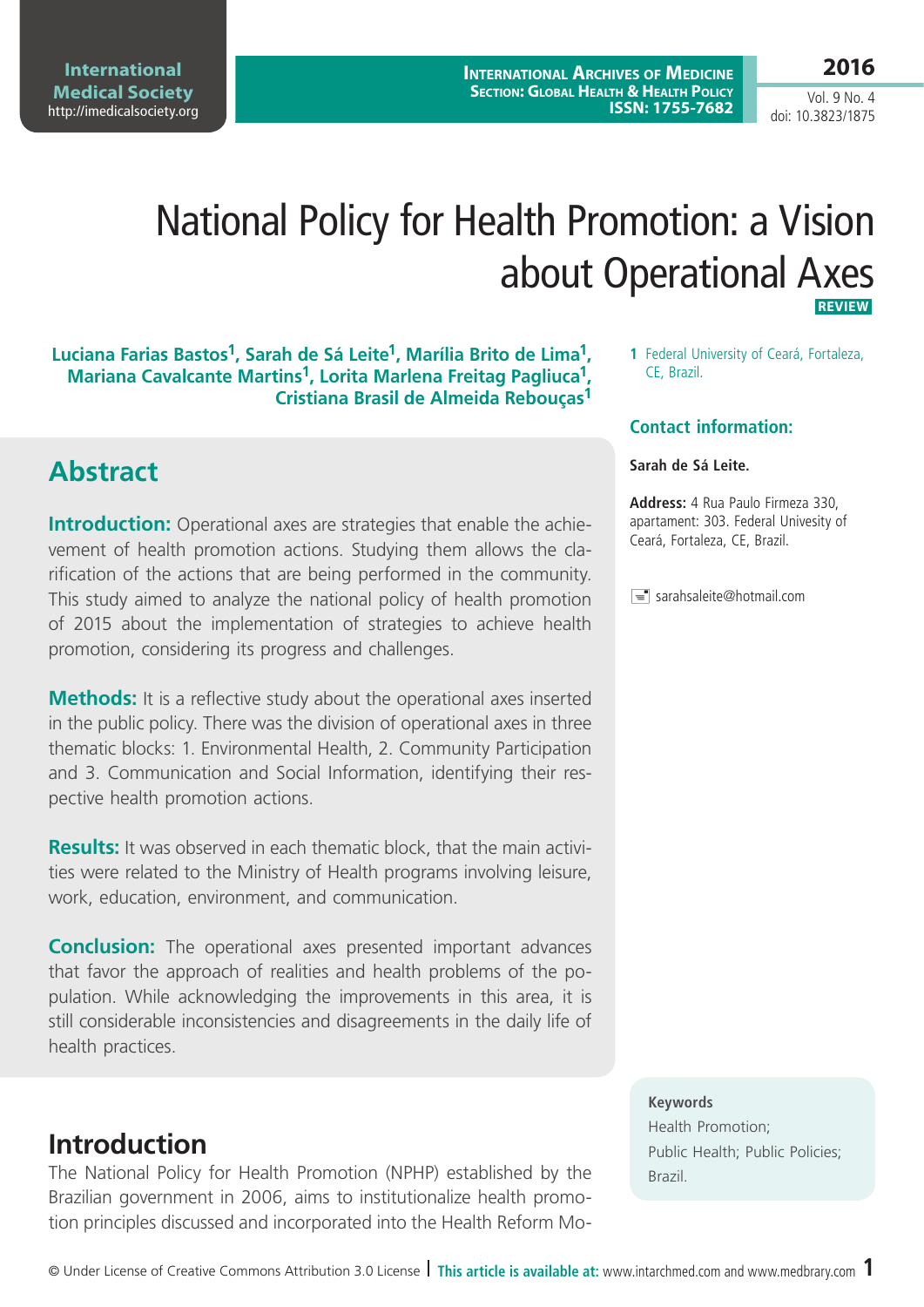**2016** Vol. 9 No. 4

doi: 10.3823/1875

vement by the Federal Constitution of 1998 and by the Unified Health System [1, 2].

From the perspective of promotion, health is perceived as a positive and participatory concept, being guided by the search for autonomy and equality of individuals and community, so they can act on the factors that influence their quality of life [3, 4].

It is perceived that health promotion is seen as an organization strategy management and health practices. So it is not just a set of procedures that inform and enable individuals and organizations or who seek to control determinants of health conditions in specific population groups, but a way to the meaning of ensuring comprehensive care to the health of the population by establishing a holistic health approach, permeating the entire course of life [5].

Several studies [1, 6, 7] have shown the importance of the ideas of this policy in the lives of individuals and communities. However, there is a lack of scientific evidence that discourse about the need to operationalize these actions in the territories for the mobilization of the actors involved in the search for its practical realization. Thus, it demonstrates the need to reassess the impact and transformation that occurs from these actions.

In 2015, the NPHP has been redesigned with new inductors elements for its implementation. The specification of values, the definition of transversal themes and operational axes were included, as well as adequacy and update priority issues of policy. This reformulation happened due to the real need for articulation with other public policies to strengthen it and ensure equity, improving the conditions and ways of living, and the affirmation of the right to live dialogue with the reflections of the movements within the health promotion.

Therefore, it was deemed relevant to analyze the nine operational axes, which according to NPHP of 2015, aims to achieve the health promotion actions respecting the values, principles, objectives and guidelines of the policy. The operational axes inserted in the current policy were: I - Territorialization; II - Articulation and intra-sectorial and inter-sectorial cooperation; III - Health Care Network; IV - Participation and social control; V - Management; VI - Education and Training; VII - Vigilance, monitoring and evaluation; VIII - Production and dissemination of knowledge and learning; IX - Social and Media Communication [8].

Importantly, the analysis to be performed in this study started from the premise that the process of implementing a public policy is affected by diverse political, institutional and relational factors. In this sense, it can be affirmed that the implementation of public policies starts from diverse actors and the relationships guided by their experiences, values, worldview, and inserted in a given political, economic and social context.

For this, aware that the operational axes are a set of strategies that enable the implementation of health promotion, it was deemed relevant to analyze these guided axes in existing publications about the addressed issues, aiming to clarify and facilitate the applicability of these axes/strategies listed in 2015 NPHP, through discussions already performed.

Thus, the objective is to analyze the National Policy for Health Promotion of 2015 about the implementation of the strategies to achieve health promotion actions, considering its progress and challenges.

## **Methods**

This is a reflective study, performed from April to September 2015, based on the National Policy for Health Promotion of 2006 and the update of 2015. It was sought to know the nine operational axes included in the policy, as well as published articles involving the issue.

For a better contextualization, electronic searches were performed in the Lilacs, SciELO and MEDLINE bases by crossing the descriptors "Health Promotion", "Health Policy" and "Brazil", and the search for the place "subject" of database with the issues addressed in the operational axes: 1) Territorialization; 2) Articulation and intra-sectorial and inter-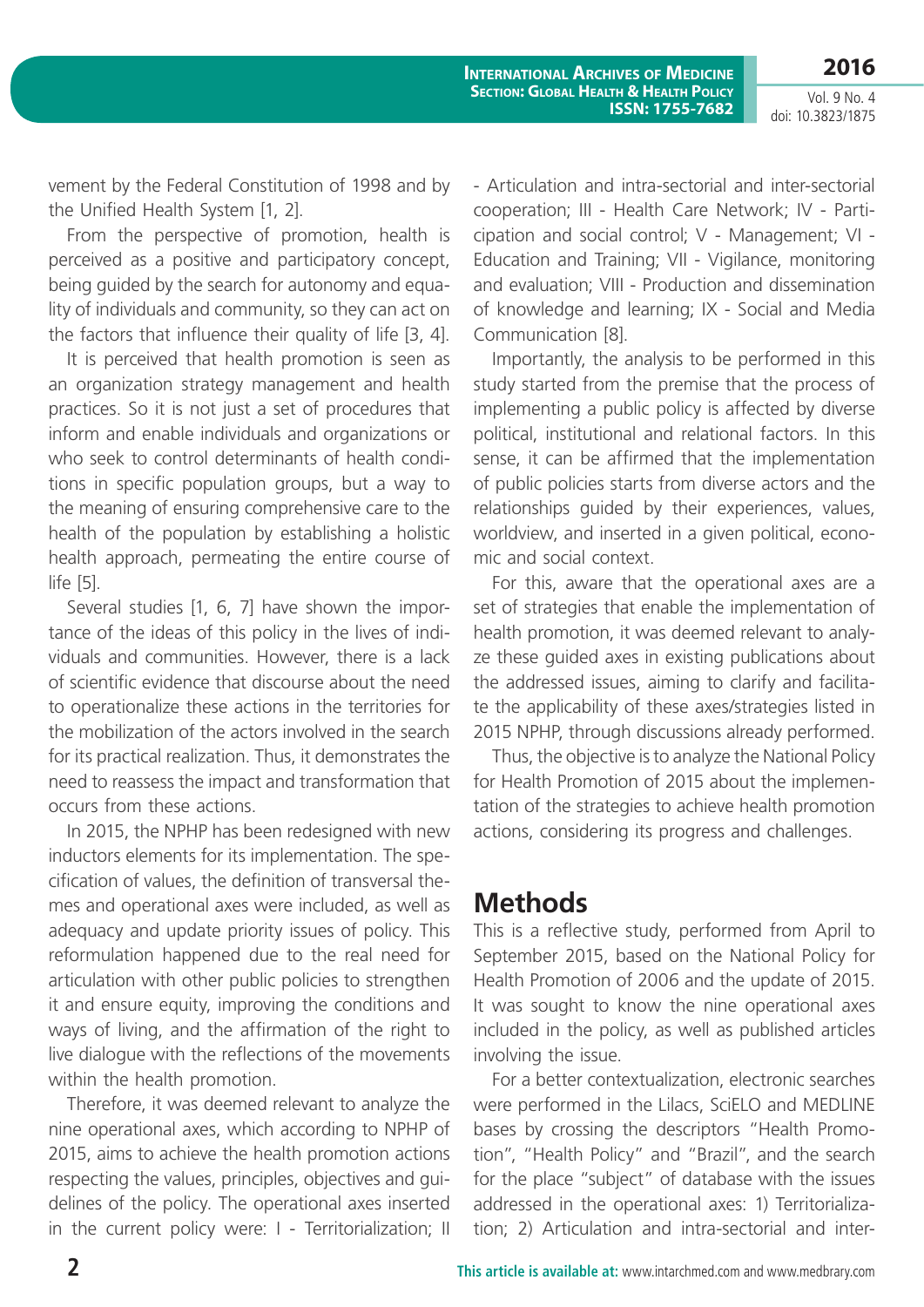sectorial cooperation; 3) Health Care Network; 4) Participation and social control; 5) Management; 6) Education and Training; 7) Vigilance, monitoring and evaluation; 8) Production and dissemination of knowledge and learning; 9) Social and Media Communication.

The inclusion criteria for this assessment were: articles published in full-text in any language, from 2006 to 2015. It is noteworthy that studies that analyzed other thematic unrelated to operational axes were excluded.

The titles and abstracts of all articles were analyzed. If the eligibility of a study was uncertain or there was not enough information, the full-text articles were examined. 40 articles were identified, which 25 articles that met the inclusion criteria were selected. Also, it was consulted information contained in ordinances of the Federal Government, about Health Promotion Policy from 2006 to 2015, documents and institutional publications of the Ministry of Health, consultations on websites, books referenced during the search.

Then, for a better analysis of the public policy, the division of operational axes was performed in three thematic blocks: 1.Environmental Health, 2. Community Participation and 3. Comunicação and Social Information, to facilitate the presentation and discussion of the results, and identified the health promotion actions inherent in each thematic block, as these are health social production strategies, which influence the quality of life of individuals [1]. These health promotion actions were extracted from the selected articles and were only included in the study, in the case of answer the following question: Which health promotion actions that relate to operational axes?

## **Results**

The first thematic block, Environmental Health, was composed of axes I to III by treating strategies that considered the specificity of the spaces/territories, involving the ways of living and working and relations conditions.

| <b>Operational Axes</b>                                           |                        | <b>Health promotion actions</b>                                                                                                                                                                                                                                                                                                                                                                                      |
|-------------------------------------------------------------------|------------------------|----------------------------------------------------------------------------------------------------------------------------------------------------------------------------------------------------------------------------------------------------------------------------------------------------------------------------------------------------------------------------------------------------------------------|
| Territorialization.                                               | $\bullet$<br>$\bullet$ | Creation of new Local Health Systems.<br>Healthy Municipalities.<br>Expansion of Social Participation processes, Intra-municipal Pact<br>and Health Decentralization.<br>Improving health environments.<br>Health Academy Program.<br>Actions Plans of Chronic Non-communicable Diseases Coping.                                                                                                                     |
| Articulation, intra-sectorial and<br>inter-sectorial cooperation. | $\bullet$              |                                                                                                                                                                                                                                                                                                                                                                                                                      |
| Health Care Network.                                              | $\bullet$<br>$\bullet$ |                                                                                                                                                                                                                                                                                                                                                                                                                      |
| Participation and social control.                                 | $\bullet$              | Shared construction of health promotion strategies.<br>Development of international agendas involving democratic<br>participation.<br>Simultaneous movements of listening and mobilization.<br>The incentive to educational methodologies (seminars, workshops,<br>debates) ensuring a board process of discussion, participation and<br>dialogue between the involved different actors.                             |
| Management.                                                       | $\bullet$              |                                                                                                                                                                                                                                                                                                                                                                                                                      |
| Education and Training.                                           |                        |                                                                                                                                                                                                                                                                                                                                                                                                                      |
| Vigilance, monitoring and<br>evaluation.<br>Communication         | $\bullet$              | Dissemination of vigilance procedures, monitoring, and evaluation<br>of the effectiveness of actions on the health of the individuals and<br>collectives.<br>Health education aimed at the dissemination of knowledge to the<br>population to obtain changes in habits to improve the quality of<br>life and well-being.<br>Use of electronic media -SUS Portal- programs offered by the<br>Government about health. |
| Production and dissemination<br>of knowledge and learning.        | $\bullet$              |                                                                                                                                                                                                                                                                                                                                                                                                                      |
| Social Communication and<br>Media.                                | $\bullet$              |                                                                                                                                                                                                                                                                                                                                                                                                                      |
|                                                                   |                        | $\bullet$                                                                                                                                                                                                                                                                                                                                                                                                            |

**Table 1.** Thematic blocks, operational axes and health promotion actions.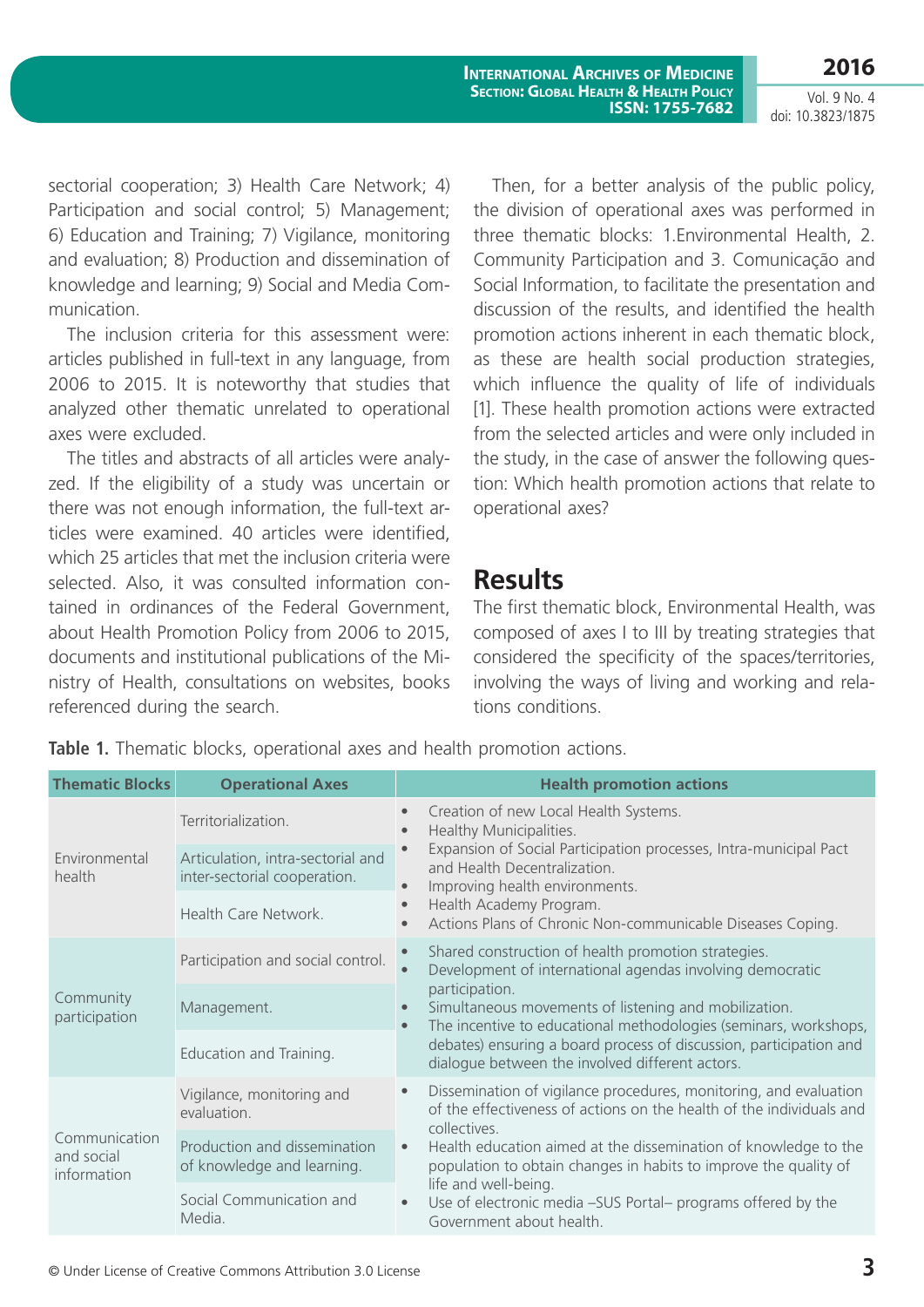**2016**

The second thematic block, Community Participation, gathered the axis IV to VI and was related to the performance of the subjects about the complexity of health problems, in the decision process and public health policy management and the continuing education supported by active methods.

The third thematic block, Communication, and Social Information contemplated the axis VII to IX and aimed at disseminating strategies with impact on health, as well as informative and educational contents in health, to strengthen the knowledge and practices developed by the community **(Table 1)**.

### **Discussion**

Related to the first thematic block: environmental health, it was noted that the Brazilian experiences in health promotion anchored in the territory have been a constant challenge due to regional-locate reality and the issues related to social inequities. It is emphasized the healthy municipalities as local health plans with a focus on equity and quality of life to face this problem and ensure the right to health [9].

In the health sector the territories are places that go beyond the physical space, constituting social relationships, spatially organized, rather than tangible and concrete spaces [9]. The territorial process is something continuous, under construction. The particularities that emerge at each place should be contemplated so that interventions can be anchored in the living conditions of the population and not, in particular interventions. In the meantime, interventions based on specific problems should be performed, to achieve the conditioning and determining that emerge from a general plan.

It should be also noted, the intensification, over the past decade, of the interaction processes between the federal entities - Municipalities, States and Union - and between sectors and intra-municipal actors, to guarantee the constitutional rights [10].

This theme is present in the previous policy, being mentioned as a transversal, but is currently an operational axis, seen as a form of concrete actions, given the fact that the inter-sectorial and intra-sectorial has as one of its objectives, the horizontality of relations between the sectors, based on the interdependence of services.

About the work environment, health promotion actions have been proposed to encourage healthier habits of professionals within organizations, providing improved productivity, with satisfied and confident professionals, generating a positive impact on the quality of life of workers. There are the following interventions: healthy eating, increased physical activity, weight control, decreased stress levels and decreased smoking [11].

It can be seen that the decrease in exposure of professionals to risk factors for health has been the focus of public and private sectors, seeking an increase in the quality and efficiency of service, being fundamental the investments to promote health, to the success of these actions.

Facing the challenges related to ways of living, the Ministry of Health has assumed the leading role in actions to encourage the practice of healthy habits in the population, such as the Health Academy Program, an initiative that provides for the establishment of centers with infrastructure, equipment and qualified professionals for the guidance of health and physical activity [12].

Also, aiming to structure information to management support, this federal agency has implemented the Actions Plan of Chronic Non-communicable Diseases Coping (2011-2022), defining inter-sectorial strategies and resources to confront these diseases in the country [13].

There is a health policy that must be well delineated and go through a set of actions in health that offers a continuous, comprehensive, cooperative and multidisciplinary care to the population. Thus, health care networks if well structured and organized can improve the clinical quality, health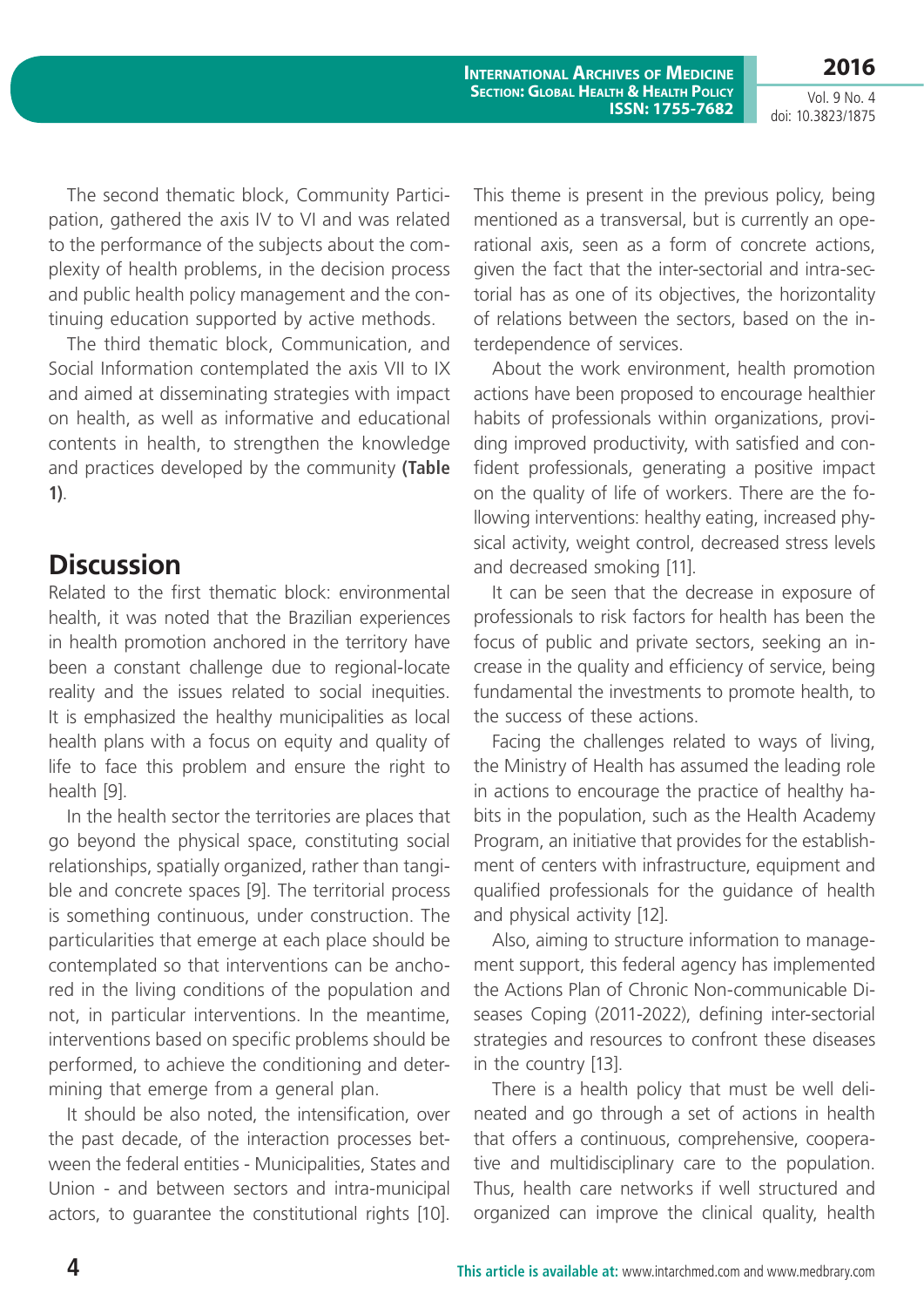**2016**

outcomes, users satisfaction and reduce the cost of health care systems. [14]

Regarding the second thematic block: community participation, initiatives that allow the democratization among the involved subjects, such as the construction of policies and plans aimed at health promotion, has excelled over the last five years, providing effective changes in the perception of welfare, favoring the construction of autonomy and the search for equity through action on social determinants of health [1].

With regard to the management, the development of international agendas such as the United Nations Conference about Sustainable Development – Rio +20 (2012), the 8th International Conference on Health Promotion in Finland (2013), and the World Economic Forum in Switzerland (2015) present urgent and overall improvements involving democratic and participatory processes and establish guidelines for the implementation of the approach "Health in All Policies" due to the inability of the health sector to respond alone to face the determinants and health conditions [8].

Besides, studies involving the active participation of the population strengthened the construction of autonomy, rising new solutions on the complexity of facing health problems. The first used multiple simultaneous movements of listening and mobilization being a key for the reformulation of this policy [6]. Then there was the discussion of Bamboo Method [15], applied as a validated tool to prioritize planning local actions grounded in affirmative approaches that value the individual and collective potential of the individual and community through subjective transformations as mechanisms for social changes [1].

Events such as II National Seminar on the National Policy for Health Promotion, Online Distance Learning Courses (ODL) in Health Promotion and the National Seminar on Popular Education in Health Education, stand out as listening strategies, mobilization and knowledge production ensuring a broad process of discussion, participation and dialogue between the different involved actors, including those involving the participation of managers and health professionals of the Unified Health System (SUS) and other involved sectors, researchers and teachers linked to universities, civil society representatives and users [6, 16].

It is observed that the recent valorization of active methodologies and problem solving in health education has expanded space for the presence of vocational training processes, but rather critically, in which very little is discussed the differences between the various pedagogical perspectives that emphasize these methodologies. The pedagogical practices among the population and its social movements, in informal educational contexts, have also hampered its application in the health-training field [17].

Aiming to democratize the decisions, it was used the "Taking Stock" procedure suggested by Fetterman, in the "Empowerment Evaluation" methodology [18]. It is a model that prioritizes events, facts or results in a democratic manner, with the demystification of a potentially redemptive education and reaffirming the subject, socially determined, aware and responsible for their health. [6]

It can be affirmed before the aforementioned scientific evidence that there was increasing social participation and in the relevant decisions that affect the lives of individuals and communities, with the perspective that a unique segment or point of view was not sufficient to meet the needs and provide transparency and democratic participation.

Citizenship should guide the subjects in the measurement of welfare processes and quality of life, favoring autonomy to the individual, criticality, and reflection, making it a thinking being, far away, so, from the individual mass [9]. Therefore, it is needed to give voice to the subjects, because it is through the principles and health promotion values linked to individual and community empowerment that the population recognizes their problems advocating for healthy public policy.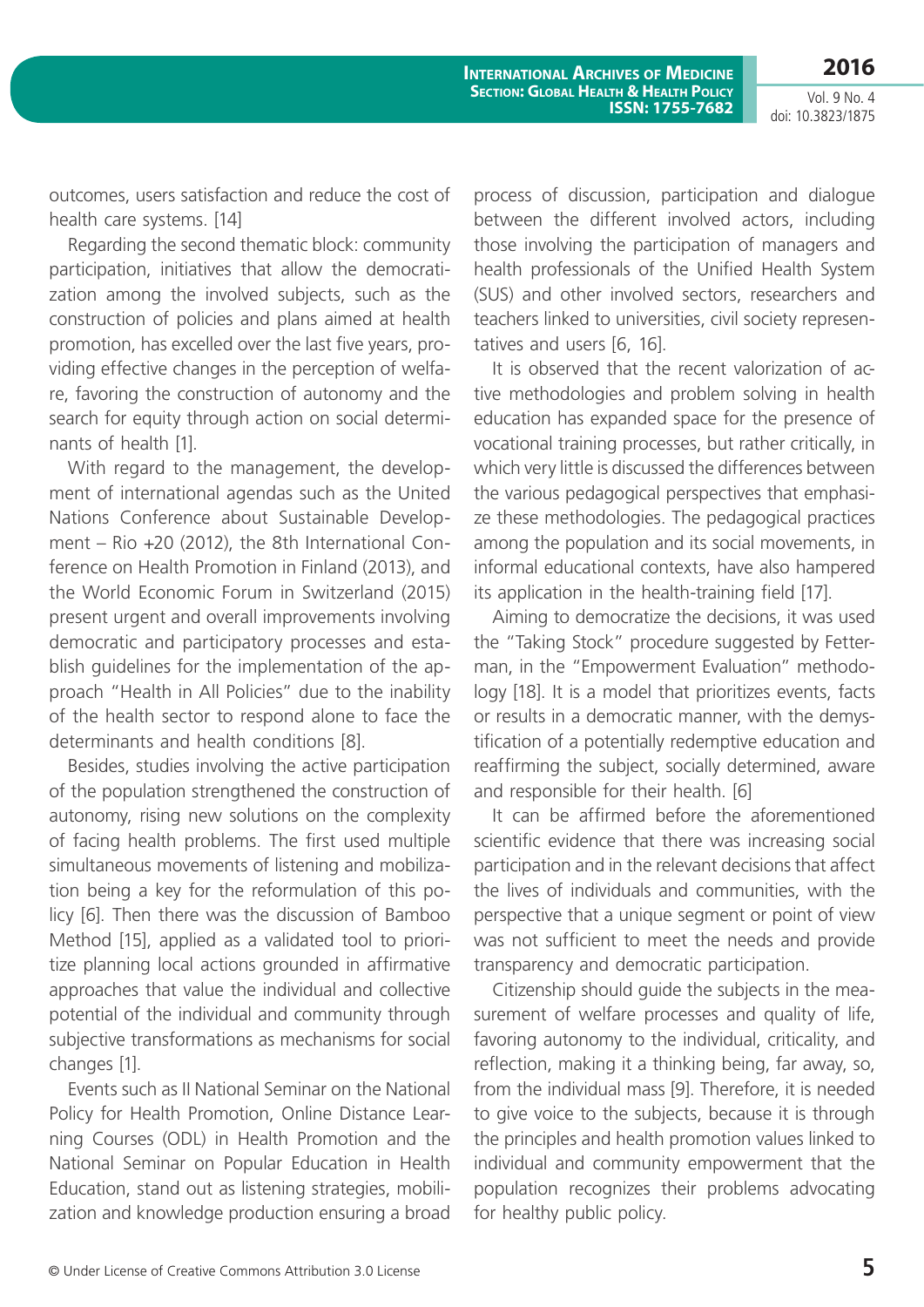**International Archives of Medicine Section: Global Health & Health Policy ISSN: 1755-7682**

Vol. 9 No. 4 doi: 10.3823/1875

**2016**

Thus, public policies of equitable character must be prioritized, to support collective reflections and look for alternatives in socio-political contexts, encouraging creative and feasible solutions to health problems in our country. It is considered necessary; therefore, a change of initiative by the different segments to achieve the transformation of practices based on paradigmatic perspective.

The last thematic block: communication and social information bring indicators monitoring strategies to promote health that were inserted into actions that composed the National Health Plan (2012- 2015) and the Strategic Planning of the Ministry of Health (2011-2015) as well as the insertion of health promotion in the Multi-annual Plan. Also, regulation and control actions have also been implemented to monitor the health promotion projects funded by the government, encouraging the Brazilian population to acquire healthier habits [1].

In this context, the Ministry of Health has adopted several measures to evaluate the implemented programs and strategies to measure the effectiveness and impact of these actions about the health of the population. Methodological strategies have been used as an analytical history of implementation of the programs at the local level, identification of the logic model of each program, systematic observation of performed actions, collecting qualitative data of professionals and involved managers, quantitative studies with users, as well as conducting studies by telephone survey and home [19, 20].

The process of evaluation, monitoring and vigilance are key concepts in health promotion and noteworthy in NPHP because through the systematization, monitoring, and evaluation, observation, and recording of the process of an evaluation model for a given population are performed for a specific location, allowing an effectively adequate monitoring. Although the assessment is paramount, there is a deficit of this process within the SUS, because of the challenge in the scope of interventions and monitoring of the target audience [21].

The communication of this information through works performed in public health is an alternative to improve and expand knowledge, and to evaluate the effectiveness of programs that are being implemented providing a feedback to the population [22].

Another way to share and divulge the results broadly, with the community, is through health education. To encourage a reflective and resolute attitude about problems needs and potential of individuals, it can be applied to health education as an educational process of building health knowledge, from the needs and unknowns of certain subjects. There are practices that aim to empower people in their self-care, in the dissemination of knowledge and relationships with professionals, making effective its action [5].

Health education is one way in which professionals, from their knowledge and experience, can spread to their community, in their place of work, to get changes in habits and improved quality of life and well-being. Thus, it is necessary that health professionals develop working methods that seek to promote health in the community, trying to establish links between scientific knowledge and popular knowledge, developing among them, values of quality of life and well-being, always encouraging engagement, participation, and partnership between professionals, managers, and community.

It is notorious that community communication is intended to seek the community strengthening in the social participation, decision-making and autonomy of the population. One of the artifices used for the insertion of health promotion in the media is the SUS health portal [\(www.saude.gov.br](www.saude.gov.br)) of the Ministry of Health [23], which has all the programs of the Government about health, assuming the Law No. 12.527, which regulates the constitutional right of citizens' access to public information. To regulate this right, the Law guarantees access to information and should be performed with the basic principles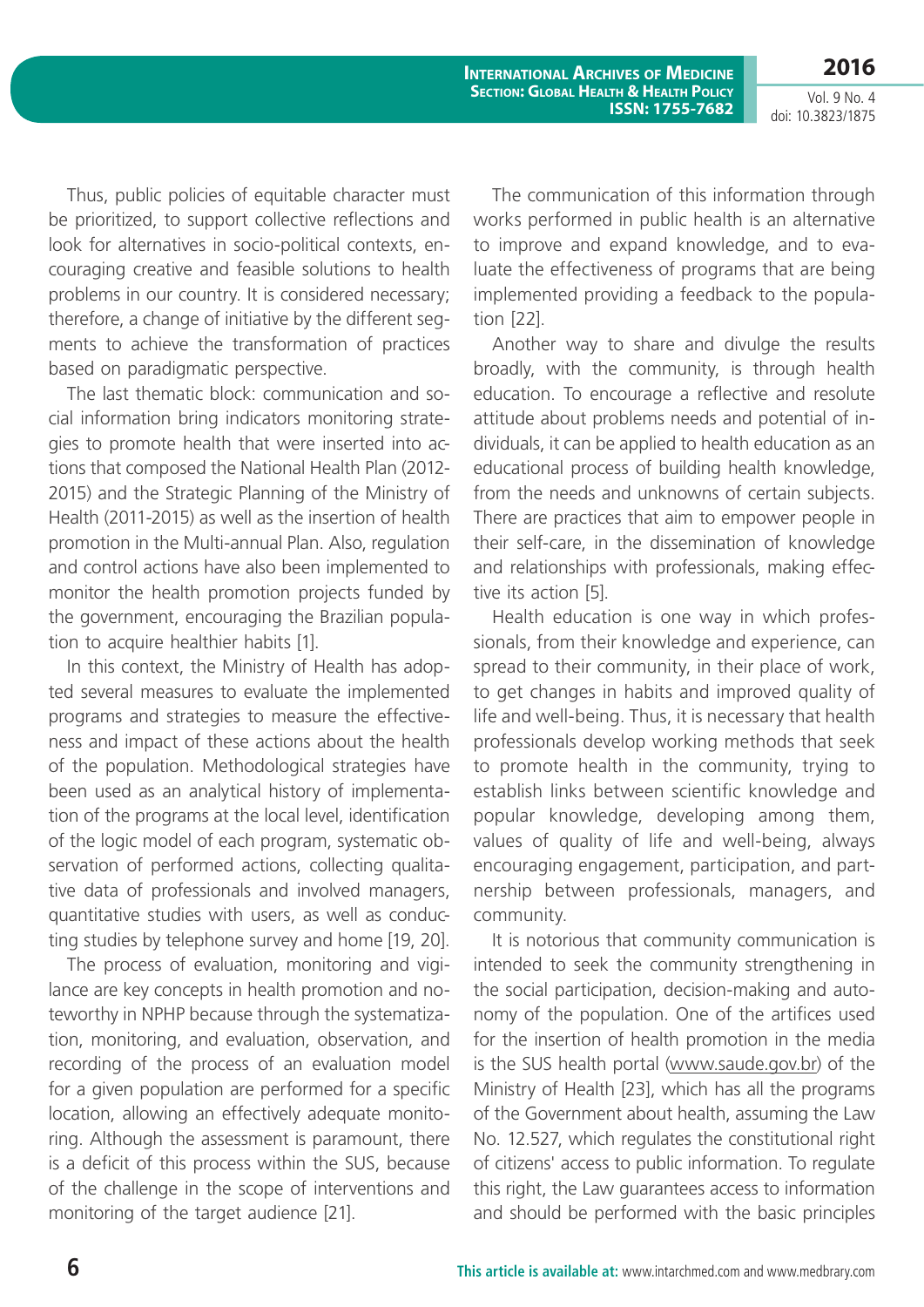**2016**

Vol. 9 No. 4 doi: 10.3823/1875

of public administration, such as information disclosure, use of the communication media of information technology and social development [24].

In health education, should also be emphasized the continuing education of health professionals, that direct to the qualification of health working processes, taking into account the needs and local circumstances [25].

Therefore, to develop a health education focused on the democratization of information, there must be breaking paradigms, seeking symmetry of knowledge, valuing knowledge and the scientific and popular knowledge, approaching, increasingly all spheres that make up this scenario [26].

## **Final Considerations**

From the performed analysis, there were advances and challenges related to the nine operational axes. It highlights advances in involving inter-sectorial arrangements in the management, the inclusion of health promotion in the workplace and urban public spaces, public participation, education, training and access to communication.

As a challenge, it still needs to make progress in the everyday actions of the health services, jointly, involving the various involved actors and sectors. Thus, the user should be as a co-participant subject and co-responsible for their health to promote empowerment with emphasis on autonomy and professional-user dialogue. Another challenge is the deficit in the evaluation process of the actions under the SUS, because of the great challenge in the scope of interventions and monitoring of the target audience.

Consequently, the operational axes present important gains that favor the approach of health realities and health problems of the population. While recognizing the improvements in this area, it is still considerable the incongruities and misfit in the daily life of health practices for the implementation of health promotion actions in the SUS.

It was found that the grouping into thematic blocks allows a direct and objective view, contemplating a political-economic-social context of the current health promotion actions, inserted in public policies. The establishment of the operational axes is fundamental for public health of quality and priorities to confront the challenges presented for SUS integration, a process not yet consolidated.

It is emphasized that the present research has limitations on the fact that they have explored three databases, as well as being a theme inserted in 2015 in the policy, limiting the search for interventions related to each operational axis, suggesting a new research in all databases electronically available in the medium term.

Therefore, as contributions to this study is expected to sensitize managers and health professionals to support collective reflections and to seek practical alternatives to stimulate creative and workable solutions to the health problems and cause changes in the way of planning, organizing, perform and evaluate the work in health.

#### **Abbreviations**

NPHP: National Policy for Health Promotion SUS: Unified Health System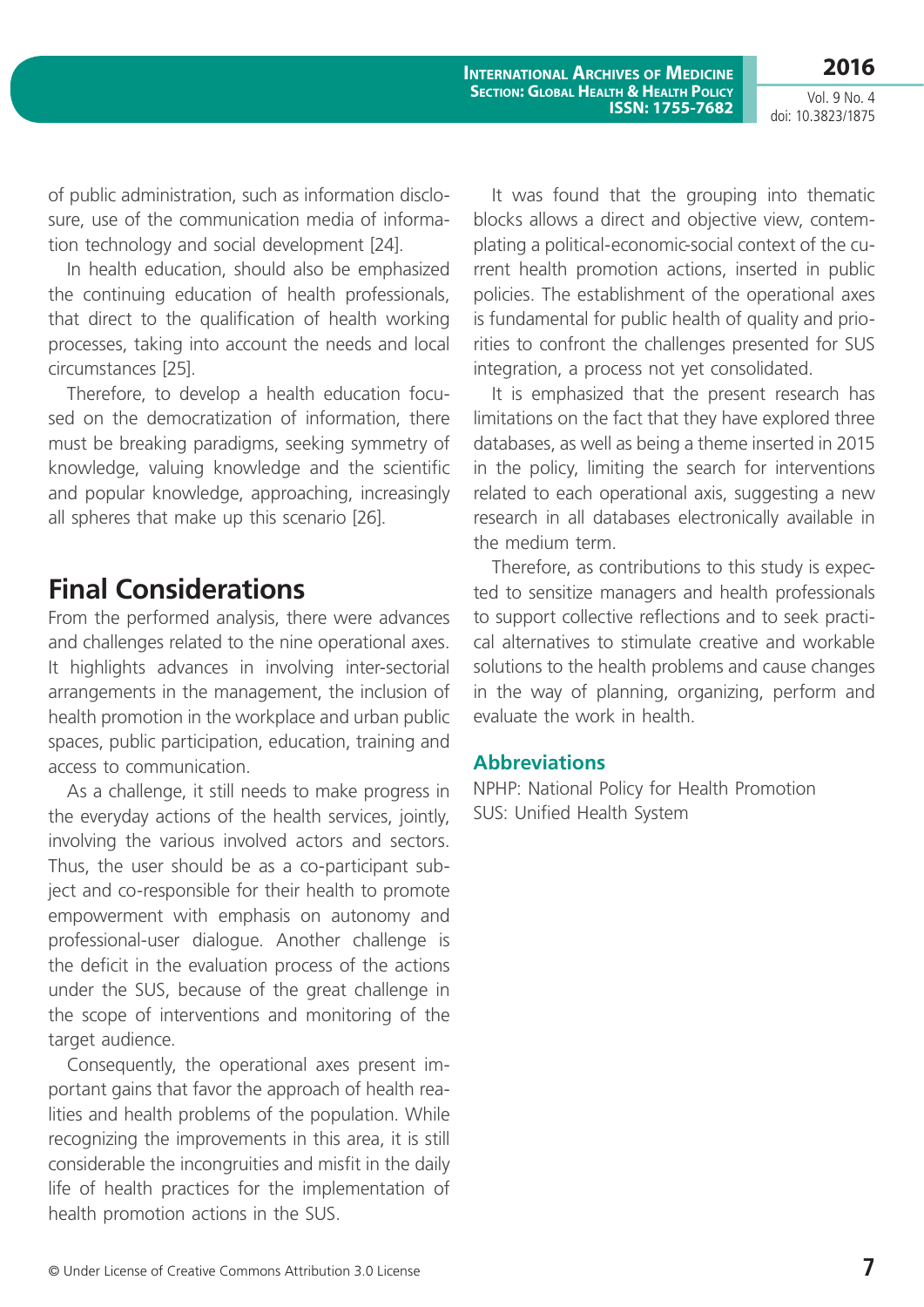**2016**

## **References**

- **1.** Malta DC, Silva MMA, Albuquerque GM, Lima CM, Cavalcante T, Jaime PC et al. A implementação das prioridades da Política Nacional de Promoção da Saúde, um balanço, 2006 a 2014. Ciênc. saúde coletiva.[Internet]. Nov. 2014 [citado em 04 nov 2015]; 19(11): 4301-12. Disponível em: [http://dx.doi.](http://dx.doi.org/10.1590/1413-812320141911.07732014) [org/10.1590/1413-812320141911.07732014](http://dx.doi.org/10.1590/1413-812320141911.07732014)
- **2.** Conselho Nacional de Secretários de Saúde. (BR). Atenção primária e promoção da saúde. Brasília: CONASS; 2011.
- **3.** Moretti AC, Almeida V, Westphal MF, Bógus CM. Práticas corporais/atividade física e políticas públicas de promoção da saúde. Saude soc.[Internet]. Abr/Jun. 2009 [citado em 04 nov 2015]; 18(2): 346-54. Disponível em: [http://dx.doi.org/10.1590/](http://dx.doi.org/10.1590/S0104-12902009000200017) [S0104-12902009000200017](http://dx.doi.org/10.1590/S0104-12902009000200017)
- **4.** World Health Organization. Milestones in Health Promotion Statements from Global Conferences. Gevena: WHO 2009; [cited 2015 nov 04]. Available from: [http://www.who.int/](http://www.who.int/healthpromotion/Milestones_Health_Promotion_05022010.pdf) [healthpromotion/Milestones\\_Health\\_Promotion\\_05022010.](http://www.who.int/healthpromotion/Milestones_Health_Promotion_05022010.pdf) [pdf](http://www.who.int/healthpromotion/Milestones_Health_Promotion_05022010.pdf)
- **5.** Ministério da Saúde (BR). Secretaria de Vigilância em Saúde. Política Nacional de Promoção da Saúde. Brasília: Ministério da Saúde; 2006.
- **6.** Rocha DG, Alexandre VP, Marcelo VC, Rezende R, Nogueira JD, Franco de Sá R. Processo de revisão da política nacional de promoção da saúde: múltiplos movimentos simultâneos. Ciênc. saúde coletiva. [Internet]. Nov. 2014 [citado em 04 nov 2015]; 19(11): 4313-22. Disponível em: [http://dx.doi.org/10.1590/1413-](http://dx.doi.org/10.1590/1413-812320141911.11232014) [812320141911.11232014](http://dx.doi.org/10.1590/1413-812320141911.11232014)
- **7.** Silva SF, Souza NM, Barreto JOM. Fronteiras da autonomia da gestão local de saúde: inovação, criatividade e tomada de decisão informada por evidências. Ciênc. saúde coletiva.[Internet]. Nov. 2014 [citado em 04 nov 2014]; 19(11): 4427-38. Disponível em: <http://dx.doi.org/10.1590/1413-812320141911.16612013>
- **8.** Ministério da Saúde (BR). Secretaria de Vigilância em Saúde. Secretaria de Atenção à Saúde. Política Nacional de Promoção da Saúde: PNPS: revisão da Portaria MS/GM nº 687, de 30 de março de 2006. Brasília: Ministério da Saúde; 2015.
- **9.** Moysés ST, Franco de Sá R. Planos locais de promoção da saúde: intersetoralidade(s) construída(s) no território. Ciênc. saúde coletiva. [Internet]. Nov. 2014 [citado em 04 nov 2015]; 19(11): 4323-29. Disponível em: [http://dx.doi.org/10.1590/1413-](http://dx.doi.org/10.1590/1413-812320141911.11102014) [812320141911.11102014](http://dx.doi.org/10.1590/1413-812320141911.11102014)
- **10.** Zancan L, Carvalho AI, Lobato MF, Rocha MR. Articulação intersetorial na gestão para a promoção da saúde. In: Gondim R, Grabois V, Mendes Junior WV, organizadores. Qualificação dos Gestores do SUS. 2. ed. Rio de Janeiro: Fiocruz/ENSP/ EAD.[Internet]. 2011 [citado em 04 nov 2015]; 297-310. Disponível em: [http://www5.ensp.fiocruz.br/biblioteca/dados/](http://www5.ensp.fiocruz.br/biblioteca/dados/txt_191194258.pdf) [txt\\_191194258.pdf](http://www5.ensp.fiocruz.br/biblioteca/dados/txt_191194258.pdf)
- **11.** Carvalho AFS, DIAS EC. Promoção da saúde no local de trabalho: revisão sistemática da literatura. Rev Bras Promoç Saúde. [Internet]. Jan/Mar. 2012 [citado em 04 nov 2015]; 25(1):116- 26. Disponível em: [http://dx.doi.org/10.5020/18061230.2012.](http://dx.doi.org/10.5020/18061230.2012.p116) [p116](http://dx.doi.org/10.5020/18061230.2012.p116)
- **12.** Amorim TC, Knuth A, Cruz DKA, Malta DC, Reis RS, Hallal PC. Descrição dos programas municipais de promoção da atividade física financiados pelo Ministério da Saúde. Rev Bras Ativ Fis Saúde.[Internet]. Jan. 2013 [citado em 04 nov 2015]; 18(1): 63-74. Disponível em: [http://dx.doi.org/10.12820/2317-](http://dx.doi.org/10.12820/2317-1634.2013v18n1p63) [1634.2013v18n1p63](http://dx.doi.org/10.12820/2317-1634.2013v18n1p63)
- **13.** Malta DC, JÚNIOR JBS. O plano de ações estratégicas para o enfrentamento das doenças crônicas não transmissíveis no Brasil e a definição das metas globais para o enfrentamento dessas doenças até 2025: uma revisão. Epidemiol. Serv. Saúde. [Internet]. Mar. 2013 [citado em 04 nov 2015]; 22(1): 151-64. Disponível: [http://dx.doi.org/10.5123/S1679-](http://dx.doi.org/10.5123/S1679-49742013000100016) [49742013000100016](http://dx.doi.org/10.5123/S1679-49742013000100016).
- **14.** Mendes EV. As redes de atenção à saúde. Ciênc. saúde coletiva. [Internet]. Ago. 2010 [citado em 04 nov 2015]; 15(5): 2297-2305. Disponível em: [http://dx.doi.org/10.1590/](http://dx.doi.org/10.1590/S1413-81232010000500005) [S1413-81232010000500005](http://dx.doi.org/10.1590/S1413-81232010000500005)
- **15.** Yuasa M, Franco de Sá R, Pincovsky S, Shimanouchi N. Emergence Model of social and human capital and its application to the Healthy Municipalities project in Northeast Brazil. Health Promot Int. [Internet]. 2007 Sep [cited 2015 nov 04]; 22(4): 292- 98. Available from: [http://dx.doi.org/10.1093/](http://dx.doi.org/10.1093/heapro/dam025) [heapro/dam025](http://dx.doi.org/10.1093/heapro/dam025)
- **16.** Silva MAM, Pinheiro AKB, Souza AMA, Moreira ACA. Promoção da saúde em ambientes hospitalares. Rev. Bras. Enferm. [Internet]. Mai/Jun. 2011[citado em 04 nov 2015]; 64(3):596-9. Disponível em: [http://dx.doi.org/10.1590/S0034-](http://dx.doi.org/10.1590/S0034-71672011000300027) [71672011000300027](http://dx.doi.org/10.1590/S0034-71672011000300027)
- **17.** David HMSL, Bonetti OP, Silva MRF. A Enfermagem brasileira e a democratização da saúde: notas sobre a Política Nacional de Educação Popular em Saúde. Rev. Bras.Enferm.[Internet]. Jan./ Fev. 2012 [citado em 04 nov 2015]; 65(1): 179-85. Disponível em:<http://dx.doi.org/10.1590/S0034-71672012000100026>
- **18.** 18.Fetterman DM. Empowerment evaluation. Eval Pract. [Internet]. 1994 Feb. [cited 2015 nov 04]; 15(1): 1-15. Available from: [http://dx.doi.org/10.1016/0886-1633\(94\)90055-8](http://dx.doi.org/10.1016/0886-1633(94)90055-8)
- **19.** Ministério da Saúde (BR). Secretaria de Vigilância em Saúde. Avaliação de efetividade de programas de atividade física no Brasil. Brasília: Ministério da Saúde; 2011.
- **20.** Hallal PC, Tenorio MC, Tassitano RM, Reis RS, Carvalho YM; Cruz DK. Avaliação do programa de promoção da atividade física Academia da Cidade de Recife, Pernambuco, Brasil: percepções de usuários e não-usuários. Cad Saúde Pública. [Internet]. Jan. 2010 [citado em 04 nov 2015]; 26(1): 70-8. Disponível em: <http://dx.doi.org/10.1590/S0102-311X2010000100008>